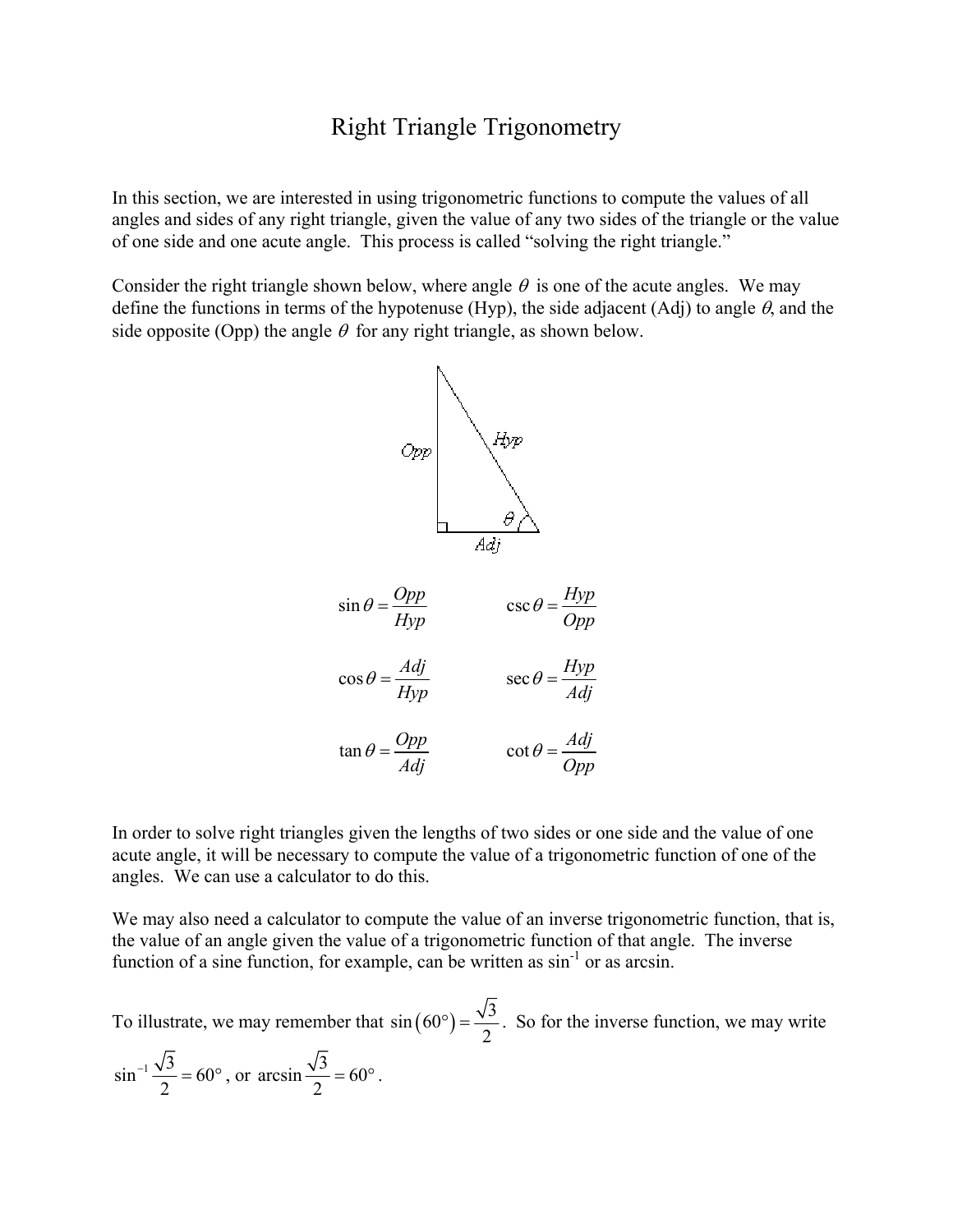**Example 1:** Solve the right triangle shown below with the length of side  $a = 5$  meters and angle  $\theta = 25^\circ$ .



## **Solution:**

We are given the value of one of the angles, so we can find the value of the other acute angle of the right triangle by subtracting from 90 degrees.

angle  $\phi = 90 - \theta = 90 - 25 = 65^{\circ}$ 

Now we can use a trigonometric function of one of the angles to compute the length of one of the unknown sides. (Use a calculator to find the value of the trigonometric function for a given angle.)

$$
\cos \theta = \cos(25^\circ)
$$
  
= 0.9063  
=  $\frac{a}{c}$   
=  $\frac{5}{c}$   
 $c = \frac{5}{.9063} = 5.5169$  meters

To compute the length of the other unknown side, we can use another trigonometric function of the angle.

$$
\tan \theta = \tan (25^\circ)
$$
  
= 0.4663  
=  $\frac{b}{a}$   
=  $\frac{b}{5}$ 

 $b = 5(.4663) = 2.3315$  *meters*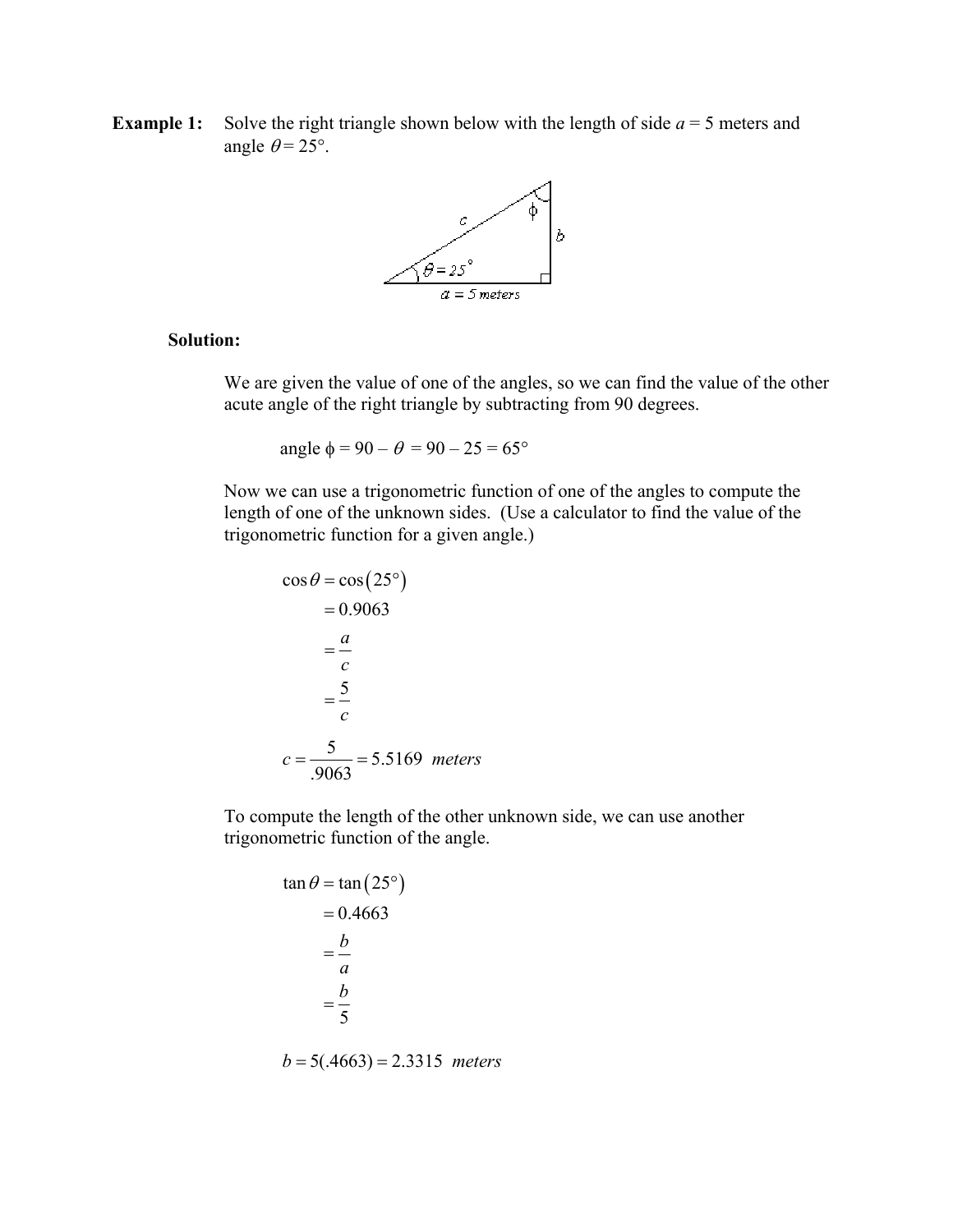Alternately, we could have used the Pythagorean Theorem to solve for side *b* after having found side *c*.

$$
c2 = a2 + b2
$$
  
\n
$$
b2 = c2 - a2
$$
  
\n
$$
b = \sqrt{c2 - a2}
$$
  
\n
$$
= \sqrt{5.51692 - 52}
$$
  
\n
$$
= \sqrt{30.4362 - 25}
$$
  
\n
$$
= \sqrt{5.4362}
$$
  
\n
$$
= 2.3315
$$
 meters

**Example 2:** Solve the right triangle shown below with the length of side  $b = 7$  feet and side  $c = 9$  feet.



## **Solution:**

First we can use a trigonometric function to solve for angle  $\theta$ . We know that

$$
\sin \theta = \frac{b}{c} = \frac{7}{9} = .7778
$$

If we now use the inverse sine function, we can find angle  $\theta$ .

 $\theta = \sin^{-1} .7778 = 51.06^{\circ}$  (using a calculator)

To find angle  $\phi$  in the right triangle, we can subtract angle  $\theta$  from 90 degrees.

$$
\phi = 90 - \theta = 90 - 51.06 = 38.94^{\circ}
$$